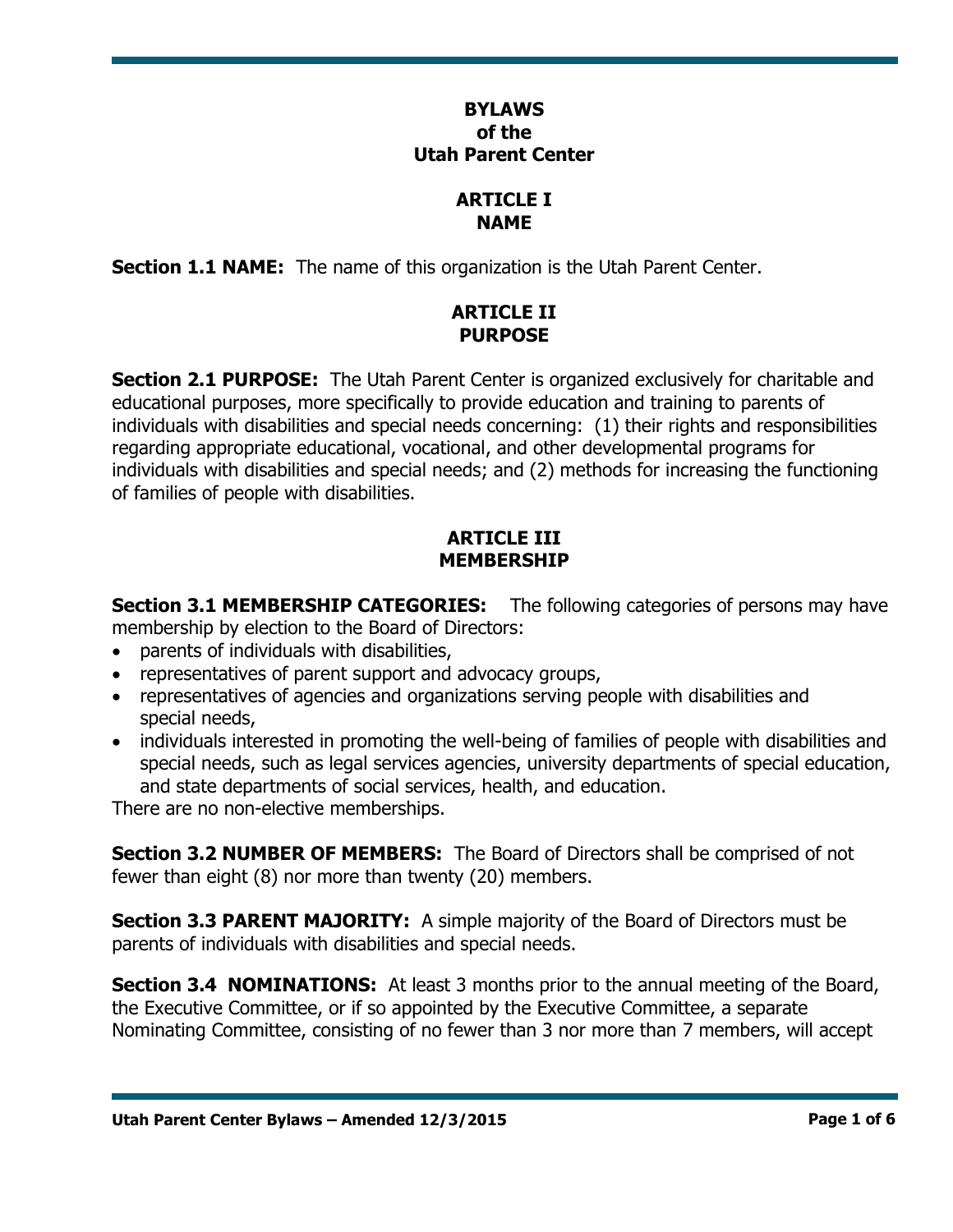recommendations from the Board, advocacy groups, organizations, agencies, individuals with disabilities, and the UPC. That Committee will review and prioritize nominations and present the individual names to the Board for election to the Board.

If, in any given year, total Board membership has fallen to 8 members after vacancies have been filled by the Board, or if Board attendance is routinely below what is needed for a quorum, the Executive Committee shall constitute itself as an interim Nominating Committee, accept and prioritize nominations, and present the nominees to the Board for election prior to the next annual meeting.

The UPC Executive Director may serve as an ex-officio member of the Nominating Committee.

Additional procedures for recruiting, screening, and interviewing nominees may be established by the Board.

Election of any member to the Board of Directors shall be by a majority vote of a quorum of the Board.

**Section 3.5 TERMS:** Board members shall serve three year terms, with the following additional quidelines:

- A member elected to fill a vacancy occurring prior to the expiration of a predecessor's term is to be appointed for the remainder of the predecessor's term.
- The terms of service of the members initially elected are to be set by the Board of Directors so that expiration of terms will occur on a staggered basis.
- No board member may serve more than two consecutive full terms.
- Vacancies shall be filled according to nomination procedures and policies established by the Board of Directors in conformity with the Bylaws.

**Section 3.6 RESIGNATION, TERMINATION: Resignation from the Board must be in** writing and received by the chairperson of the Board. A Board member may be removed by a two-thirds vote of the remaining Board members if they determine that the Board member is not committed to or is unable to serve the purposes of the Utah Parent Center.

**Section 3.7 EXECUTIVE DIRECTOR:** The UPC Executive Director shall be an ex-officio, non-voting member of the Board.

# **ARTICLE IV POWERS OF THE BOARD OF DIRECTORS**

**Section 4.1 EXECUTIVE COMMITTEE POWERS:** The Executive Committee shall have and exercise the authority of the Board of Directors in the management of the business of the Corporation between meetings of the Board.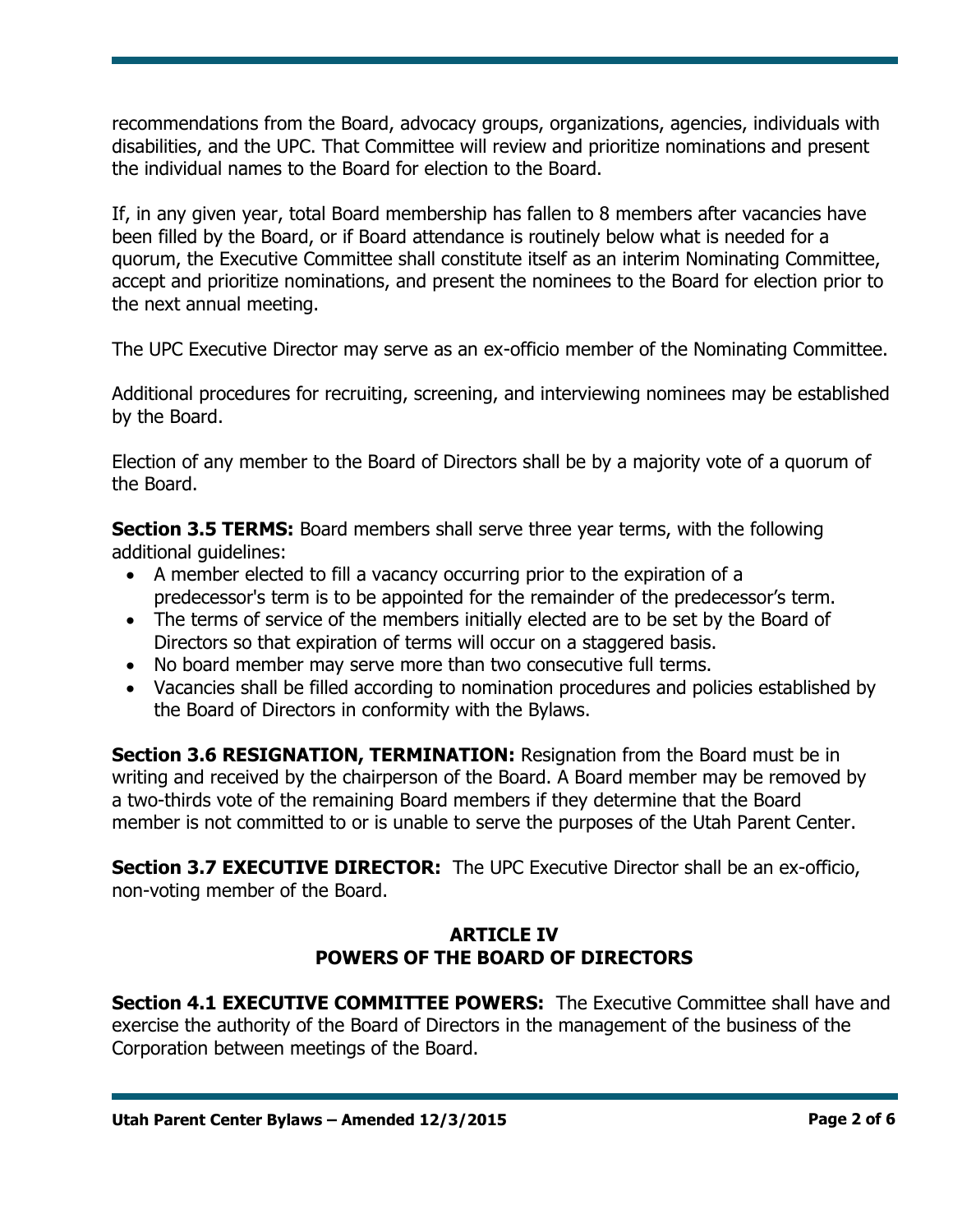**Section 4.2 HIRING OF EXECUTIVE DIRECTOR:** The Board of Directors shall have the power to hire the Executive Director of the Utah Parent Center and to delegate to the Executive Director the administrative duties of those programs encompassed by the Utah Parent Center, including employing and dismissing staff. The Board of Directors shall also have the power to dismiss the Executive Director of the Utah Parent Center and/or to recommend the removal of the Executive Director from the administrative position of projects being administrated under the name of the Utah Parent Center, if the Board of Directors finds the Executive Director to be in conflict with or unable to implement the stated purpose of the Utah Parent Center.

# **Section 4.3 PAYMENTS AND DISTRIBUTIONS:**

The Board of Directors shall have the power to establish general policies governing payment and distributions. All expenditures shall be of the type permitted under the Articles of Incorporation and the Bylaws. Day-to-day implementation of the policies shall be delegated to the Executive Director. The Board of Directors shall receive regular reports of expenditures.

**Section 4.4 POLICY AND GOALS:** The Board of Directors shall set policy and goals for the implementation of the program(s) of the Utah Parent Center in accordance with the stated purpose of the Center.

# **ARTICLE V OFFICERS**

**Section 5.1 OFFICERS AND DUTIES:** Officers of the Board shall consist of a chairperson, a chairperson-elect, a secretary and a treasurer, whose duties shall be:

a. The chairperson shall:

- be responsible to plan and conduct meetings,
- prepare agendas,
- appoint committee chairs, as needed,
- oversee the functions of other officers and committees,
- be the spokesperson for the Board in matters dealing with the public and/or the press,
- give general direction to the work of the Board,
- conduct the annual performance evaluation for the Executive Director,
- educate and train the chairperson-elect in skills needed to provide leadership to the Board, and
- perform such other duties as may be assigned by action of the Board or as may be necessary.
- b. The chairperson-elect shall:
	- serve as vice chairperson,
	- counsel with the chairperson,
	- assist the chairperson in carrying out Board duties,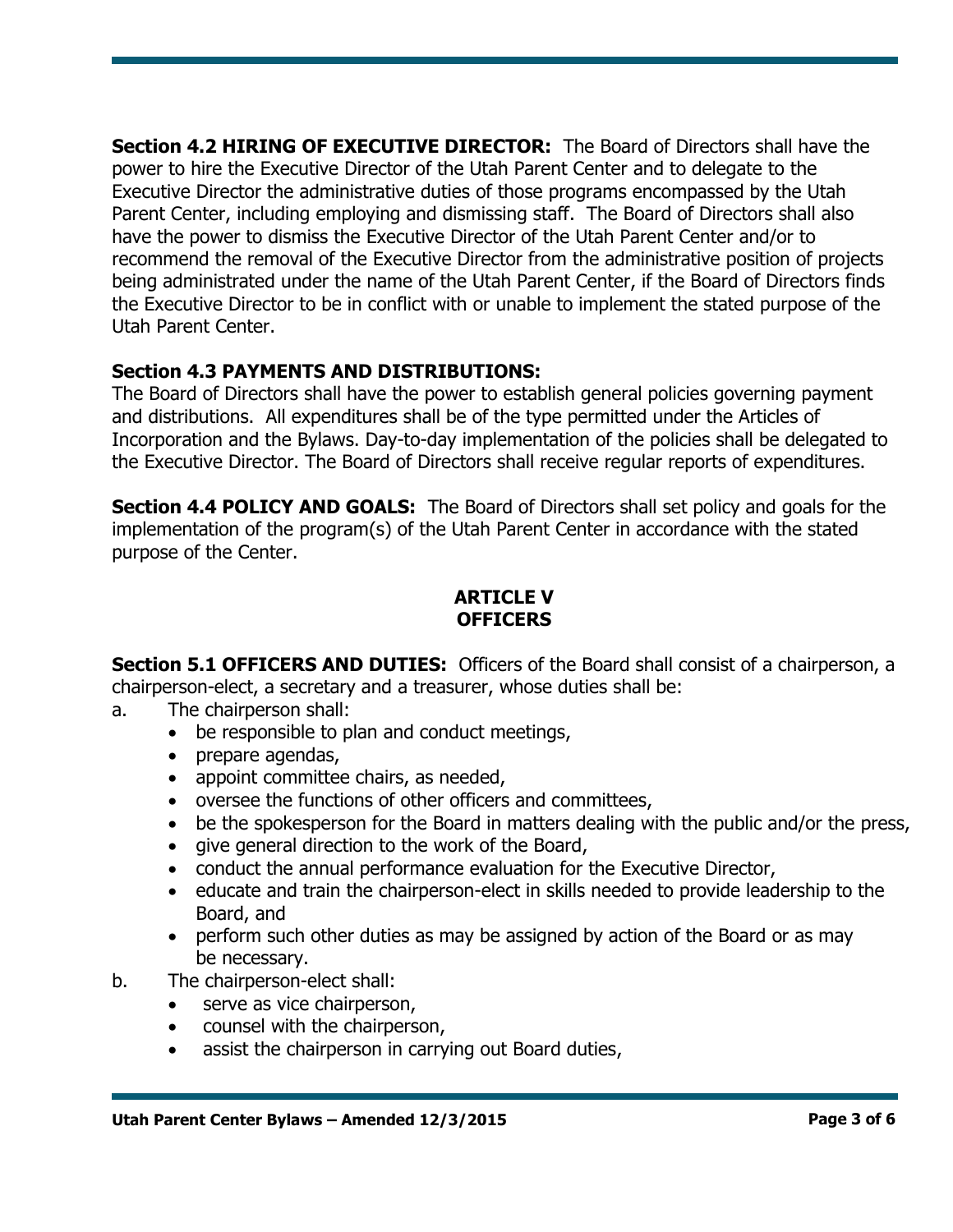- perform the duties of the chairperson in his/her absence or if he/she is otherwise unable to perform his/her duties,
- serve as chairperson the immediate following year, and
- serve as parliamentarian.
- c. With assistance from UPC support personnel, the secretary shall:
	- keep or cause to be kept attendance records and minutes of Board and committee meetings and shall oversee the mailing of the minutes and the agendas,
	- review records of attendance and consult with members whose attendance and/or participation does not meet requirements,
	- give or cause to be given notice of meetings, and
	- perform other activities as assigned by the Board chairperson or the Board.
- d. The treasurer shall:
	- monitor the financial records of the Utah Parent Center and make regular reports to the membership, and
	- not be responsible for operating budgets for specific Board approved programs, but will receive regular financial reports from those programs.

**Section 5.2 ELECTION OF OFFICERS:** The officers shall be elected by the Board of Directors at each Annual Meeting of the Board or in the case of a vacancy, as soon thereafter as may be convenient.

**Section 5.3 TERMS:** Officers shall be elected for a term of one year with the exception of chairperson-elect, who shall serve one year as chairperson-elect serve the following year as chairperson. If an officer is elected in mid-year, he/she will be eligible for election to serve one full additional term.

**Section 5.4 REMOVAL OF OFFICERS:** Any officer, member, or agent elected or appointed by the Board of Directors may be removed by majority vote of the Board of Directors whenever in its judgment the best interests of the Corporation would be served thereby.

**Section 5.5 VACANCIES:** A vacancy in any office because of death, resignation, removal, disqualification, or otherwise, may be filled by the Board of Directors for the unexpired portion of the term.

# **ARTICLE VI MEETINGS**

**Section 6.1 OPEN MEETINGS:** Meetings of the organization shall be meetings of the Board of Directors and shall be open to all persons who are concerned and involved with the improvement of the quality of life for individuals with disabilities and special needs.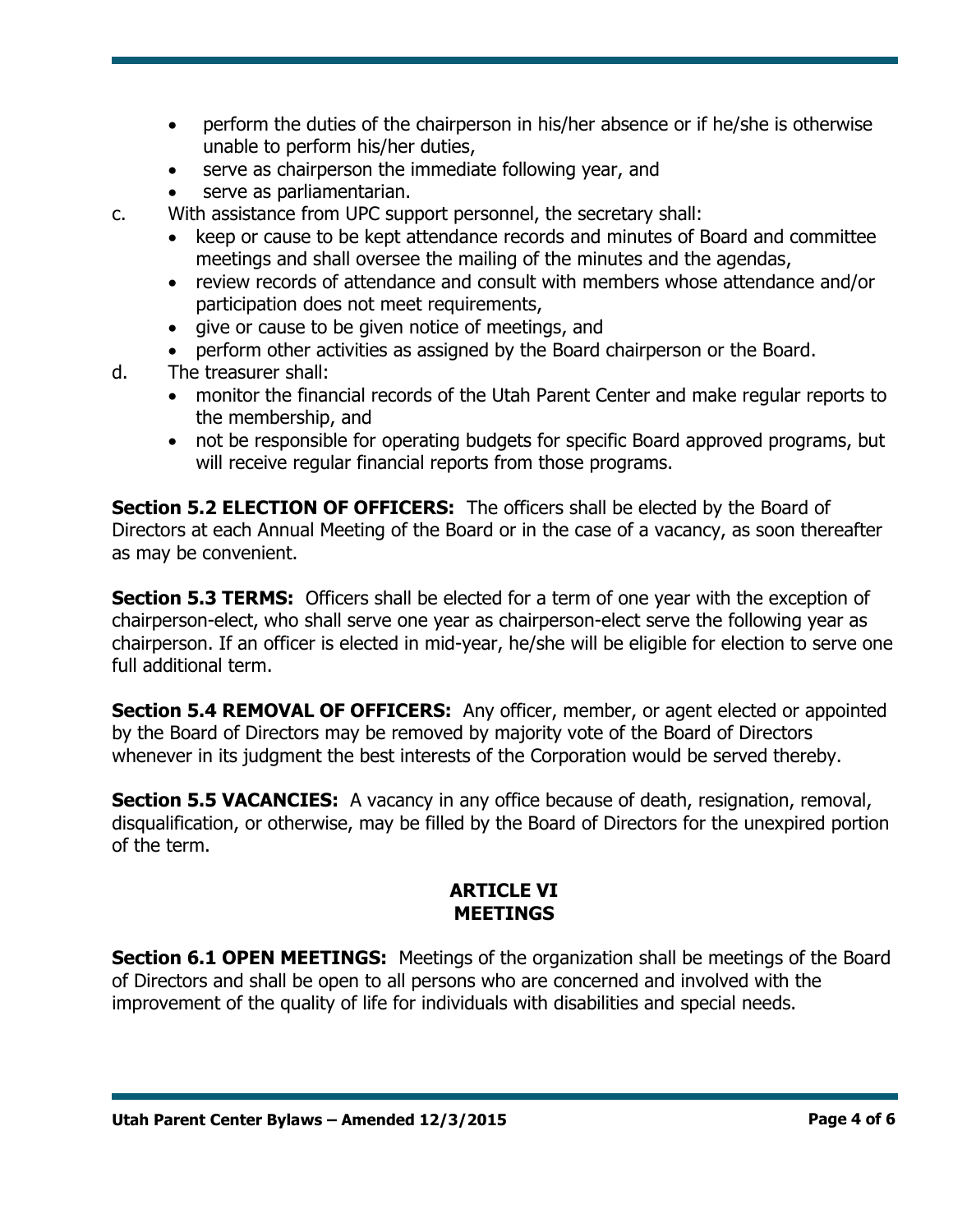**Section 6.2 ANNUAL MEETING:** An Annual Meeting of the Board of Directors shall be held each year between August 1 and October 31, at which time the Board of Directors will hold elections of members and officers. All members of the Board shall be notified of the date, time, and place of the Annual Meeting in writing at least ten (10) days prior to the date of the meeting. A quorum for the Annual Meeting shall be a simple majority of the members of the Board of Directors and all members are expected to attend.

**Section 6.3 VOTING:** Voting members shall be those who are official members of the Board of Directors.

**Section 6.4 SCHEDULE OF MEETINGS:** The Board of Directors shall meet at least quarterly or as often as determined by the Board of Directors. The Executive Committee shall meet as needed.

**Section 6.5 ATTENDANCE:** Attendance at Board meetings is expected of all members. Following two (2) consecutive unexcused absences the Board president or his/her designee shall contact the member. Following four (4) non-consecutive unexcused absences per year from duly noticed Board meetings, the Executive Director and President may recommend to the Board of Trustees removing the individual from the Board. The Executive Director and President will make efforts to contact the individual to resolve concerns before removal is recommended and presented to the Board for action.

**Section 6.6 QUORUM:** A quorum for adoption of motions or actions shall be a simple majority of the members of the Board of Directors.

**Section 6.7 ACTION BY WRITTEN CONSENT:** Any action required or permitted at a meeting of the Board may be taken without a meeting if each member of the Board votes in writing or by email either to (1) vote in favor of the action; (2) vote against the action, or (3) abstain from voting and thereby waive the right to demand that the action be taken at a meeting. Action by written consent must be confirmed by a majority vote of the members of the Board who were eligible to vote at the time the Board voted in favor of the action.

**Section 6.8 PROXY:** A Board member may delegate another Board member to represent him or her in case of absence. Delegation must be received in writing.

# **ARTICLE VII COMMITTEES**

**Section 7.1 EXECUTIVE COMMITTEE:** At the Annual Meeting, the Board of Directors shall elect an Executive Committee, which shall consist of the officers and a member-atlarge. The Executive Director of the UPC shall be an ex-officio, non-voting member of the Executive Committee.